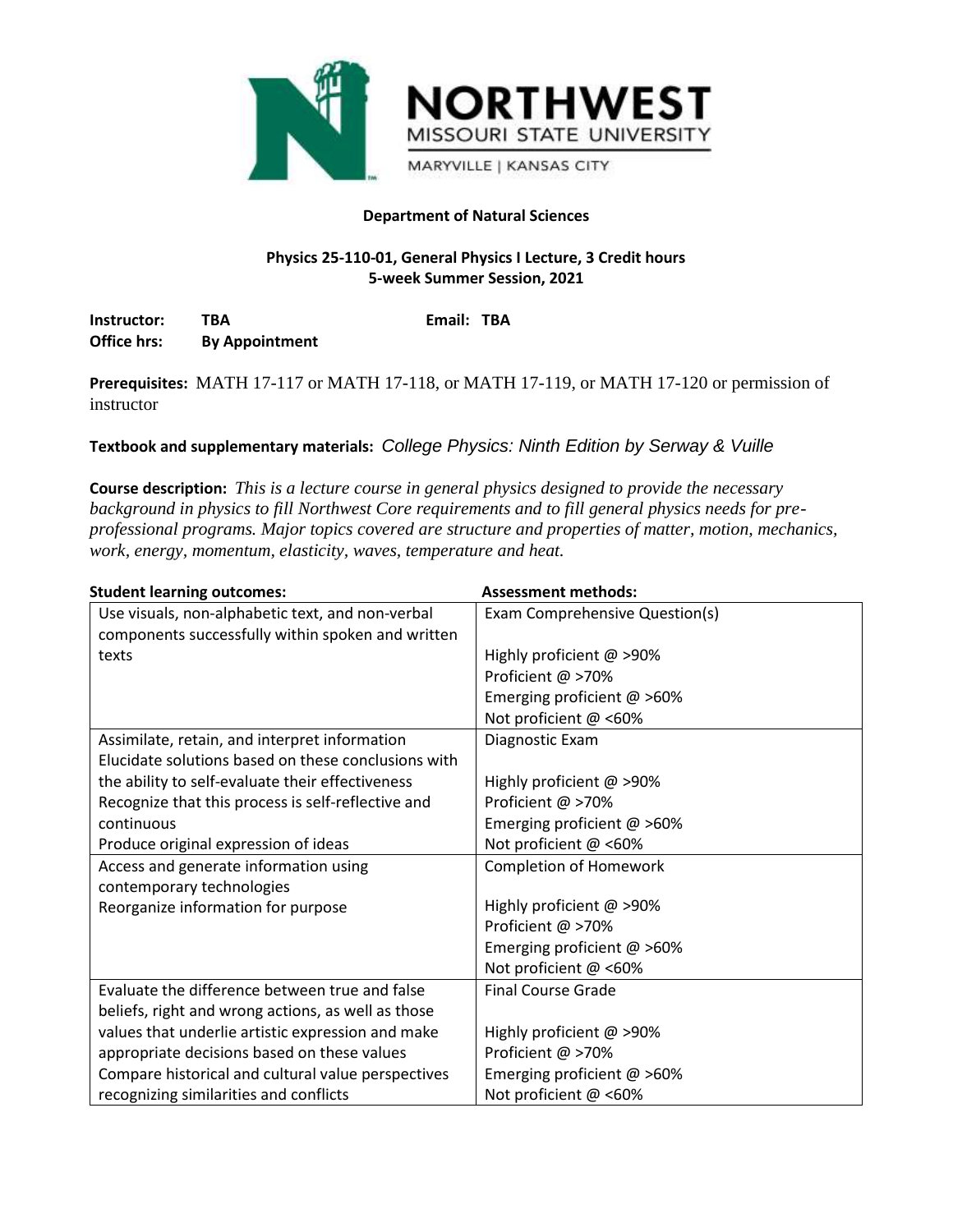### **Instructional methods:**

This course will be delivered fully online, and all instructional materials and assessments outlined will be adapted for use through Canvas. This course will be taught as a lecture with some in-class activities, such as discussion, and videos, as well as expanding upon the material in the Powerpoints. Problem solving will also be covered in the course, such as how to break down word problems, and organizing data and equations.

#### **Graded course requirements:**

| Homework                       | 250 points (50 points/week)  |
|--------------------------------|------------------------------|
| Four (4) Exams                 | 480 points (120 points/week) |
| <b>Final Exam</b>              | 240 points                   |
| <b>Concept Diagnostic Test</b> | 30 points                    |
| TOTAL:                         | 1000                         |
|                                |                              |
| <b>Grading scale:</b>          |                              |

| Grade | <b>Score Range</b> |
|-------|--------------------|
| Α     | 900-1000           |
| R     | 800-899.9          |
| C     | 700-799.9          |
| D     | 600-699.9          |
| F     | $<$ 599.9          |

#### **Course outline/major topics studied:**

These chapters will be split roughly evenly into the five week course.

| <b>Chapter</b> |                                                       |
|----------------|-------------------------------------------------------|
| $\mathbf{z}$   | <b>Motion in One-Dimension</b>                        |
| 3              | <b>Vectors and Two-Dimensional Motion</b>             |
| 4              | <b>The Laws of Motion</b>                             |
| 5              | <b>Energy</b>                                         |
| 6              | <b>Momentum and Collisions</b>                        |
| 7              | <b>Rotational Motion and the Law of Gravity</b>       |
| 8              | <b>Rotational Equilibrium and Rotational Dynamics</b> |
| 9              | <b>Solids and Fluids</b>                              |
| 10             | <b>Thermal Physics</b>                                |
| 11             | <b>Energy in Thermal Processes</b>                    |
| 12             | <b>The Laws of Thermodynamics</b>                     |
| 13             | <b>Vibrations and Waves</b>                           |
| 14             | Sound                                                 |

**Note:** Course schedule is subject to change with instructor notification and students will be responsible for abiding by these changes.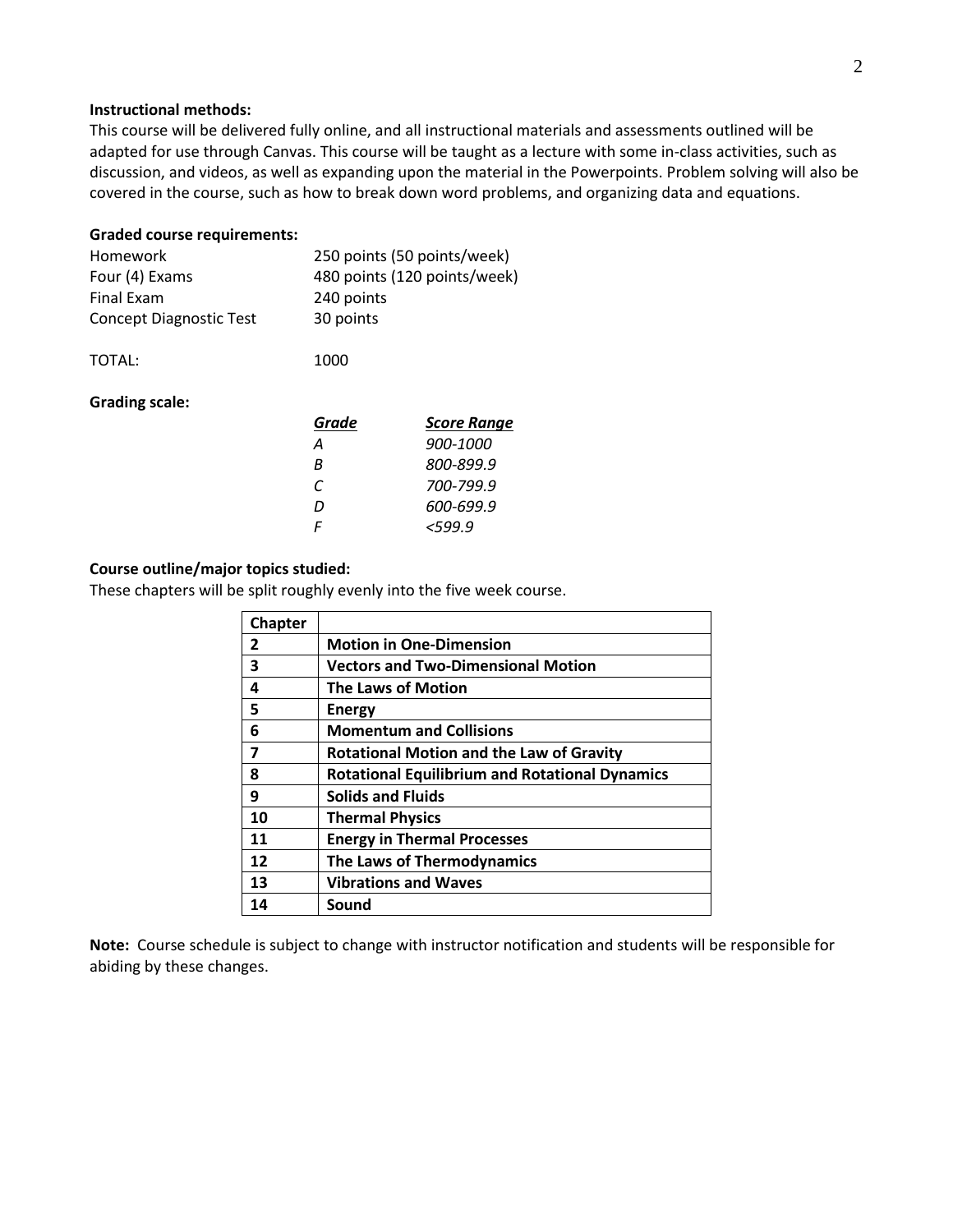**Attendance:** Students are expected to attend all classes as specified in the course syllabi for each course. It is the responsibility of the student to promptly notify his or her instructor when unable to attend class. Please refer to the university policy on attendance at

<https://www.nwmissouri.edu/policies/academics/Attendance.pdf>

### **Final exams:**

If an emergency occurs that prevents the administration of a course scheduled final examination, the final course grades will be calculated based on the work in the course completed to that point in time and the faculty member's considered judgment. Final exams will not be rescheduled, and a grade of "I" will not be given as a result of an institutional cancellation of a final examination. This final exam policy does not apply to online courses.

**Administrative drop:** An instructor may request the Office of the Registrar delete a student from a course roster if the student has not met the prerequisite for the course as stated in the catalog, or as a result of nonattendance in the course.

**Academic Administrative withdrawal:** When it is in the best interest of Northwest Missouri State University for a student to withdraw, a student will be given a W, put on administrative hold, and given notice that they are about to be withdrawn. This action will result in removal of all credits associated with courses that have yet to be completed in the semester in question and the student will be administratively withdrawn from the University. An Administrative Withdrawal does not affect the student's grade point average. Please refer to Northwest Missouri State University's Academic Administrative Withdrawal Policy at: <https://www.nwmissouri.edu/policies/academics/Adding-Dropping-Withdrawals.pdf>

**University communications:** Students are expected to use their Northwest student email account for any electronic correspondence within the university. Students are also strongly advised to check their email and CatPAWS accounts on a regular basis.

**Academic integrity policy:** The students, faculty, and staff at Northwest endeavor to sustain an environment that values honesty in academic work, that acknowledges the authorized aid provided by and intellectual contributions of others, and that enables equitable student evaluation. Please refer to Northwest Missouri State University's Academic Integrity Policy at [http://www.nwmissouri.edu/policies/academics/Academic-](http://www.nwmissouri.edu/policies/academics/Academic-Integrity.pdf)[Integrity.pdf](http://www.nwmissouri.edu/policies/academics/Academic-Integrity.pdf)

**Learning or Living Accommodations Request Process:** Northwest Missouri State University complies with Section 504 of the Rehabilitation Act of 1973 and the Americans with Disabilities Act of 1990 [ADA] and the ADA Amendments Act of 2008 [ADAAA]. If a student has a documented disability that qualifies under the ADA/ADAAA and requests accommodations, they should review the Accessibility and Accommodations webpage at<https://www.nwmissouri.edu/titleixequity/accessibility/index.htm> for guidance, including the accommodations application and supporting documentation requirements. Contact ada@nwmissouri.edu or 660.562.1873 for further assistance. For the university policy on disability accommodation refer to <http://www.nwmissouri.edu/policies/student/Disability-Accommodation.pdf>

**Non-discrimination and anti-harassment policy:** Northwest Missouri State University is committed to maintaining an environment for all faculty, staff, students, and third parties that is free of illegal discrimination and harassment. Please refer to the Non-Discrimination and Anti-Harassment Policy at <http://www.nwmissouri.edu/diversity/titlevi.htm>